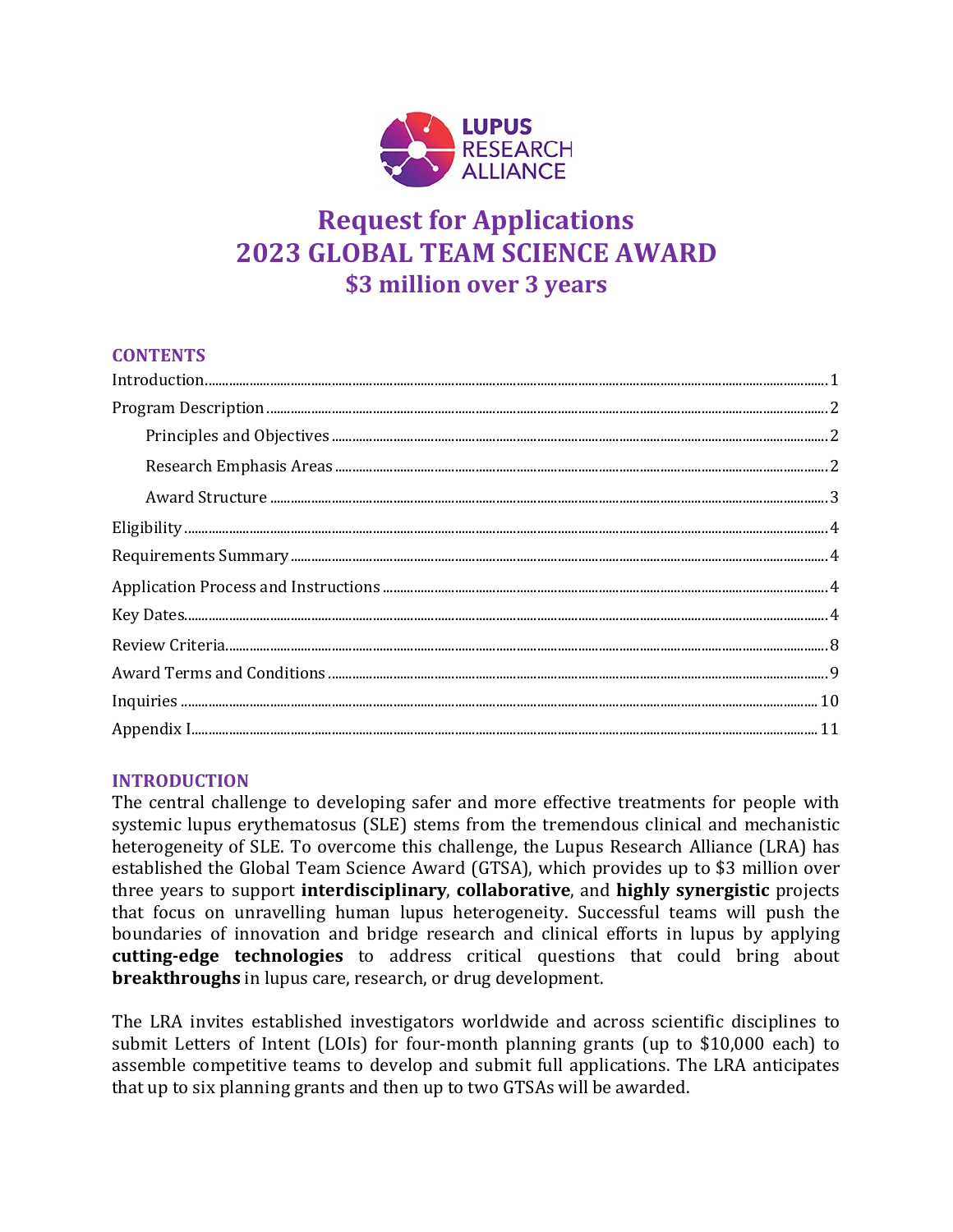### <span id="page-1-0"></span>**PROGRAM DESCRIPTION**

The GTSA mechanism is strongly aligned with LRA's strategic priorities to 1) define human lupus heterogeneity by molecular pathology, 2) enable patient stratification based on active disease mechanisms, and 3) facilitate global research collaborations.

### <span id="page-1-1"></span>**Principles and Objectives**

Proposed projects must apply cutting-edge technologies to the study of lupus clinical samples or datasets in a way that interconnects technology and human immunology experts with clinical scientists to bring about breakthroughs in the molecular understanding of heterogeneity in human lupus through cross-disciplinary synergies.

Proposed projects must adhere to the following five principles and objectives:

- **Interdisciplinary research**, defined as research across disciplinary boundaries that attracts and engages scientific talent from diverse research and clinical fields such as systems biology, computational biology and bioinformatics, biomedical engineering, immunology, microbiology, molecular biology, biochemistry, rheumatology, nephrology, neurology, and infectious diseases.
- **Collaboration,** where the relevant research goals can only be achieved if all Co-Principal Investigators (Co-PIs) combine their complementary expertise and resources in a novel and strongly integrated research program.
- S**ynergy,** in which the team's research constitutes an effort much greater than the sum of the individual team members' efforts should they be working alone.
- **Cutting-edge technologies,** which for the purpose of this RFA denote the expectation that patient samples and clinical data will be studied using state-of-theart analytic approaches such as, but not restricted to, scRNA-Seq, REAP-Seq, CITE-Seq, ATAC-Seq, CyTOF, proteomics, metabolomics, machine learning algorithms, or any other cutting-edge approach investigators may wish to use. While this RFA requires the application of new technologies, it does not support their development.
- **Breakthrough research** characterized by a high potential for shifting or creating new paradigms. Such research goes beyond existing doctrines, models, and approaches to open new research areas or deliver critical knowledge to transform lupus care and research.

# <span id="page-1-2"></span>**Research Emphasis Areas**

Examples of the types of research questions that could be explored include, but are not limited to, the following **in the context of human lupus**:

- Understanding functional consequences of variants, genes, and pathways implicated by human genetic studies
- Understanding the role of the microbiome in lupus development and progression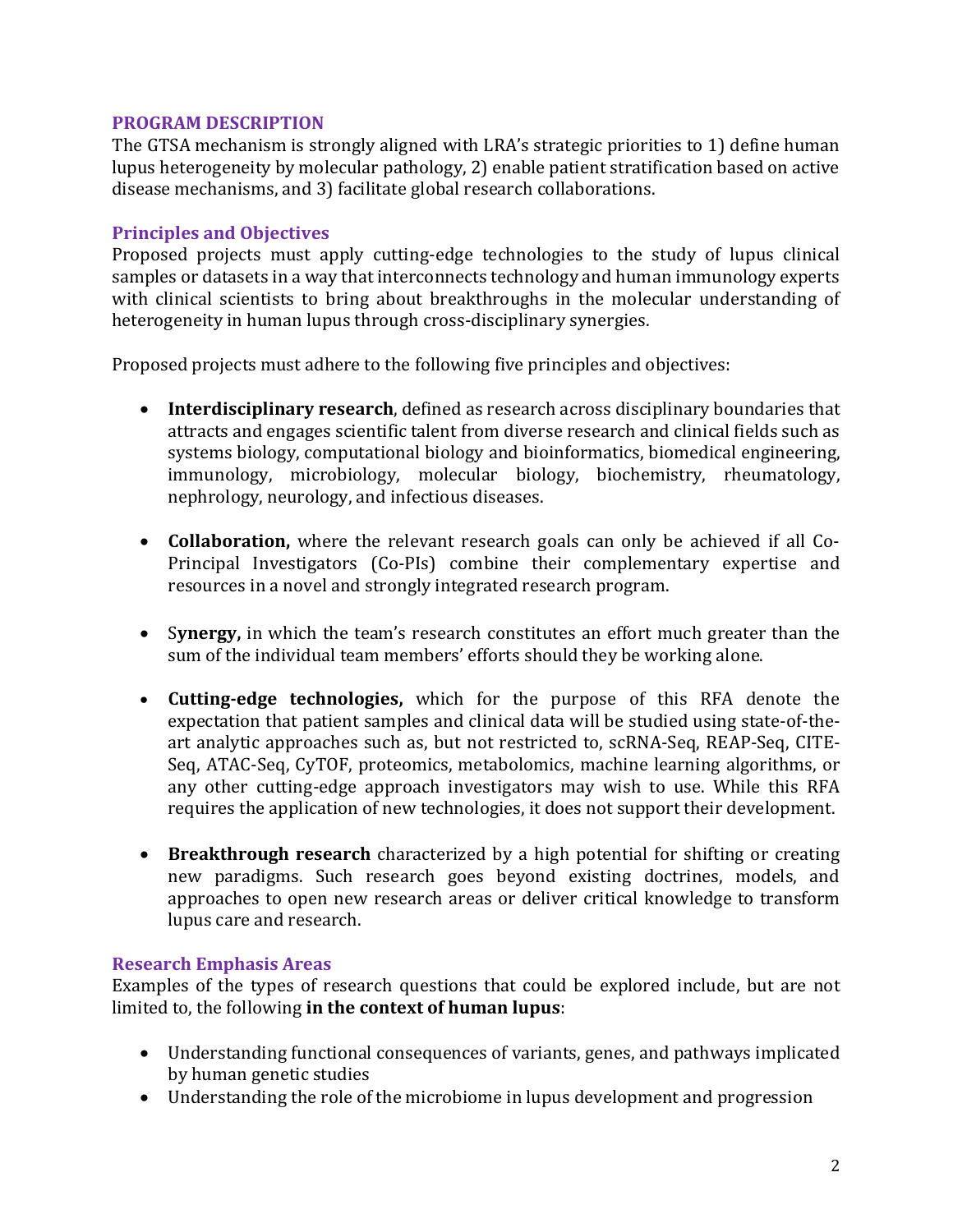- Characterizing the immunologic, genetic, and molecular factors differentiating responders and non-responders to approved or investigational therapies in SLE
- Correlating clinical subsets of SLE with peripheral biomarkers
- Understanding how the mechanisms of disease differ for different clinical manifestations of lupus
- Defining genetic or molecular factors conferring susceptibility to developing lupus nephritis
- Utilizing the Accelerating Medicines Partnership (AMP) SLE samples/data or other high-quality samples/data sets to examine racial and ethnic differences in key cellular/molecular pathways

Activities that will **not** be supported as part of this funding mechanism:

- Generation of new clinical cohorts as the primary aim
- Development of new technologies
- Conducting clinical trials; however, mechanistic studies related to already funded clinical trials will be considered
- Discovery or validation of novel therapeutic targets as the sole focus of the project
- Development of clinical outcome measures
- Exclusively clinical collaborations studying heterogeneity from a purely clinical angle

# <span id="page-2-0"></span>**Award Structure**

The GTSA has a unique structure. Unlike other collaborative awards where individual investigators work on their own distinct projects under the umbrella of a program or center, the GTSA requires that all Co-PIs work on a common project from distinct angles. Specifically, the team should address a single overall question or challenge by employing the complementary skills and contributions of the Co-PIs and realizing the synergies within this collaborative environment.

A team must consist of at least three but ideally not more than five Co-PIs, one of whom must serve as the corresponding Co-PI. The team must be multi-disciplinary. There are no restrictions on the number of disciplines represented on the team. Collaborations between human immunology researchers, technology experts, and lupus clinicians are strongly encouraged.

General operational expectations for each funded team include sharing of data among team members in real time and frequent interactions among Co-PIs and their research teams. At a minimum, this should include frequent conference calls and one to two in-person meetings per year, one of which should coincide with the annual LRA site visit.

<span id="page-2-1"></span>Applicants who wish to consult with program staff to discuss the responsiveness of their proposal to this program or to discuss ideas for resources that might benefit this initiative are invited to do so. Please refer to the contacts provided at the end of the document.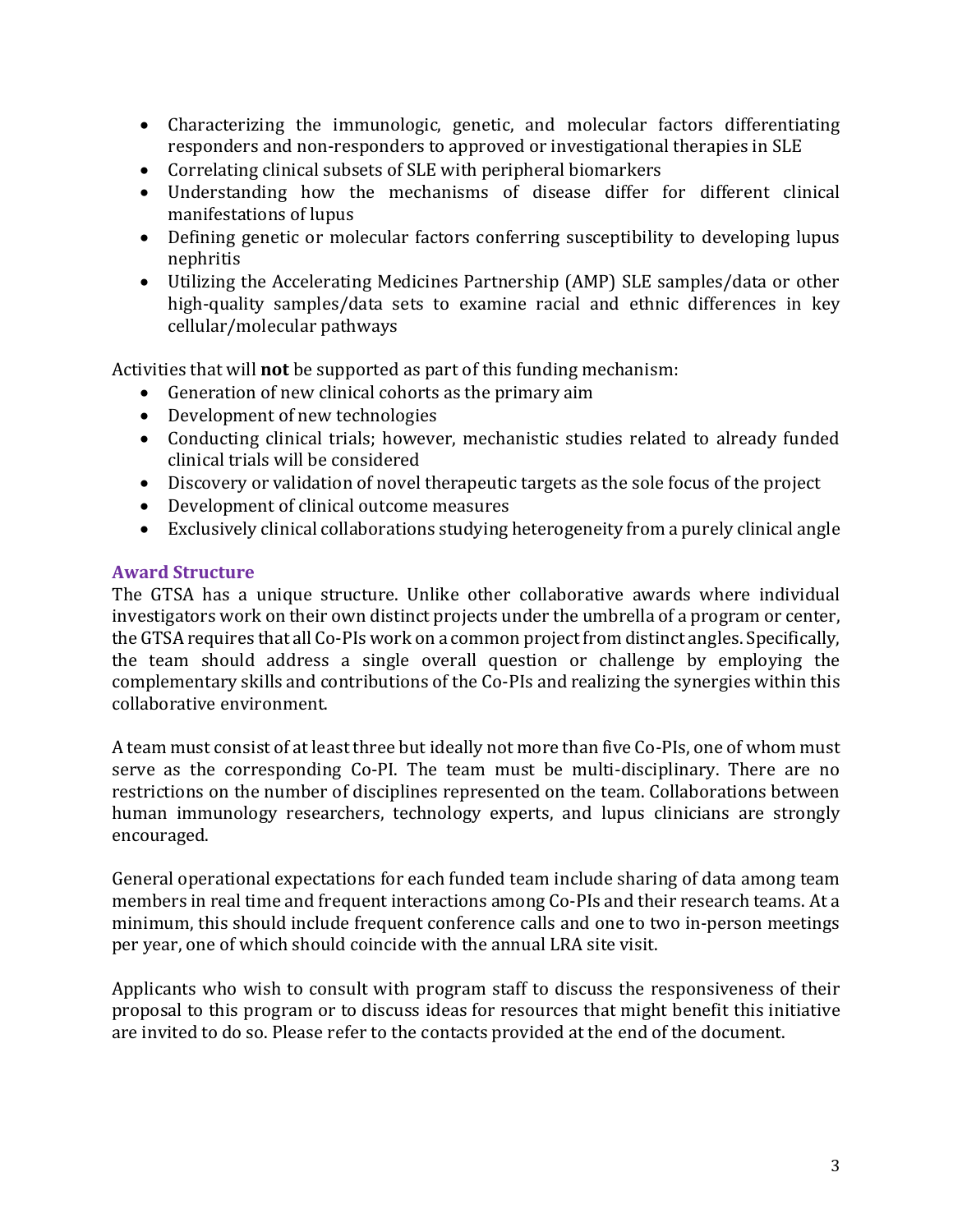### **ELIGIBILITY**

Applicants must hold an MD, PhD, DVM, or equivalent academic degree with a faculty position or equivalent at a college, university, medical school, or comparable institution. The corresponding Co-PI must have held their current faculty position or equivalent for a minimum of five years at the time of application submission.

Applications may be submitted by domestic or foreign non-profit organizations, public or private, such as colleges, universities, hospitals, or laboratories. The LRA does not impose geographic restrictions or citizenship requirements. Researchers working outside of the United States are encouraged to apply.

For-profit entities such as pharmaceutical or biotechnology companies may participate as collaborators but are **not** eligible to receive any financial support through the grant award.

### <span id="page-3-0"></span>**REQUIREMENTS SUMMARY**

- The core team must consist of at least three but ideally not more than five Co-PIs, one of whom must serve as the corresponding Co-PI.
- The core team must be multi-disciplinary.
- The proposed project must fulfill the five principles and objectives listed above.
- The proposed research must be strongly aligned with LRA's strategic priorities as described above.
- Studies using existing cohorts or samples and data are preferred. Limited funding for the acquisition of samples and data from already existing resources may be available. Examples of potential sources of samples and data are provided in Appendix I.
- If animal studies are proposed, they must constitute a focused component linked to the results of human studies and aimed towards further understanding of human lupus.

### <span id="page-3-1"></span>**APPLICATION PROCESS AND INSTRUCTIONS**

A two-stage application process, bridged by a planning grant, will be employed. A Letter of Intent (LOI) will be used to judge the significance, innovation, and alignment of the proposed project concept with the GTSA funding mechanism. The specific LOI review criteria are detailed below. Applicants with approved LOIs will be invited to submit a full application and will be provided a four-month planning grant of up to US\$10,000 to develop the full proposal.

### <span id="page-3-2"></span>**KEY DATES**

RFA Release: April 25, 2022 Letters of Intent Due: August 1, 2022<br>
Letter of Intent Decision: October 14, 2022 Letter of Intent Decision:<br>Planning Grant Timeline: Full Applications Due<sup>\*</sup>: March 1, 2023<br>Full Application Decision<sup>^</sup>: June 30, 2023 Full Application Decision^: June 30, 2023<br>Earliest Start Date: September 2023 Earliest Start Date:

November 1, 2022 – February 28, 2023<br>March 1, 2023

**\***By invitation only with an approved LOI **^**For full applications only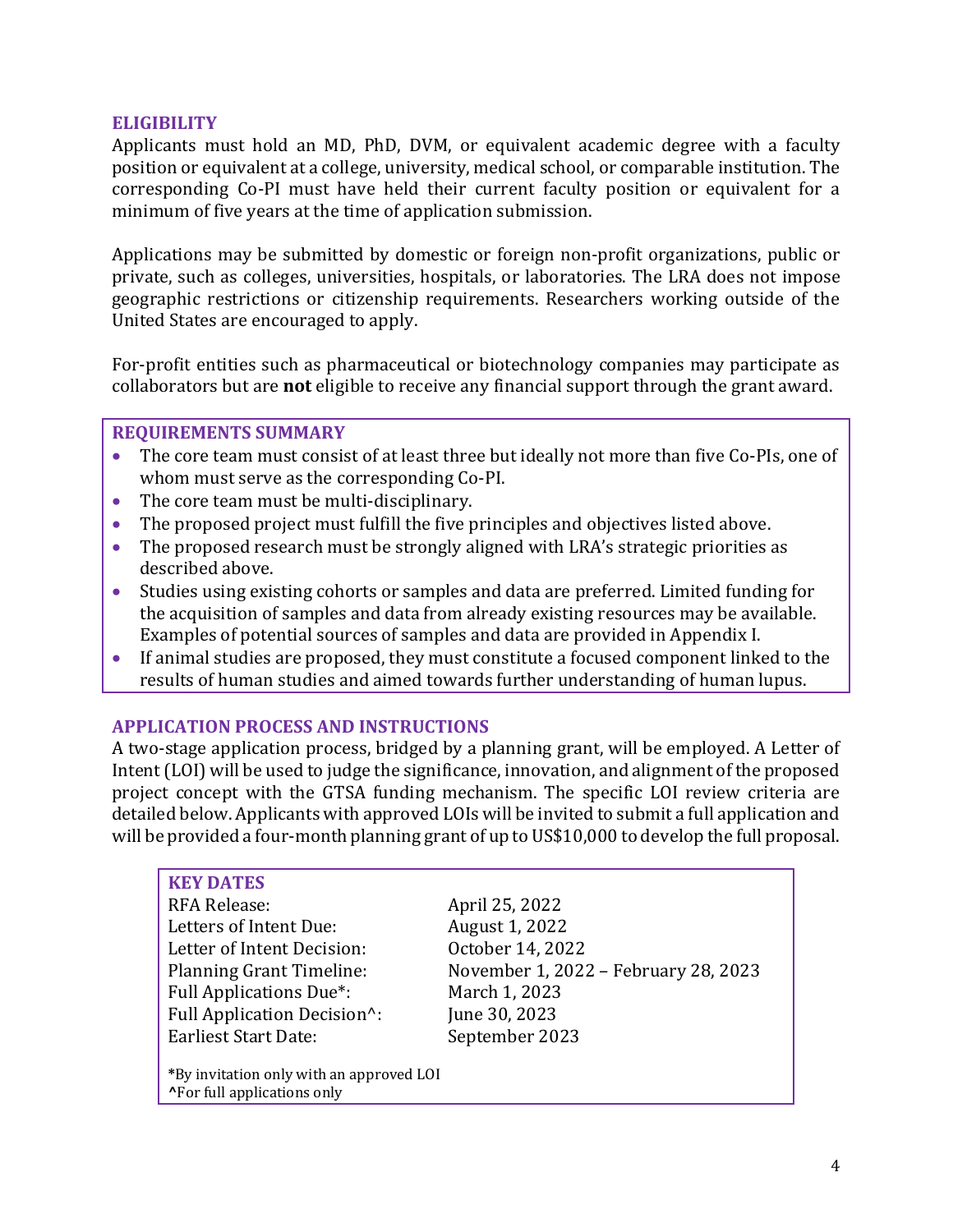### **LETTER OF INTENT**

An LOI is required and will be used to judge the significance, innovation, and alignment of the proposed project concept with the GTSA funding mechanism. LOIs must be submitted electronically, vi[a ProposalCentral,](https://proposalcentral.com/) **by 11:59pm US ET on the stated deadline**. Applications will not be accepted via any other means.

The following information is required to submit a complete LOI. Numbers correspond to the application sections found on the left side of the ProposalCentral website.

- 1. **Title Page:** Enter the title of the proposed project. Indicate whether the LOI is a resubmission and, if so, select the prior application from the dropdown menu.
- 2. **Download Templates & Instructions:** The Request for Applications, Cover Page, and Letter of Intent Template can be downloaded from this page.
- 3. **Enable Other Users to Access this Proposal:** Enter the information for any other users who will need to work on the LOI.
- 4. **Corresponding Co-PI:** The corresponding Co-PI's information is pre-loaded with the contact information from their ProposalCentral profile. Click the Edit Professional Profile button if any changes need to be made. Upload a standard [NIH Biosketch and Other](https://grants.nih.gov/grants/forms/all-forms-and-formats.htm)  [Support Format Page,](https://grants.nih.gov/grants/forms/all-forms-and-formats.htm) which should detail other financial support available to the corresponding Co-PI for their research endeavors. Applicants who are not based in the United States may submit a copy of their curriculum vitae, which must be limited to five pages in length.
- 5. **Organization/Institution:** The lead institution will be pre-loaded with the corresponding Co-PI's institution.
- 6. **Co-PIs and Key Personnel:** Enter the requested information for each Co-PI and upload a standard [NIH Biosketch and Other Support Format Page,](https://grants.nih.gov/grants/forms/all-forms-and-formats.htm) which should detail other financial support available to the Co-PI for their research endeavors. Applicants who are not based in the United States may submit a copy of their curriculum vitae, which must be limited to five pages in length.
- 7. **Application Documents:** Upload the Cover Page, Letter of Intent, Planning Grant Budget, Letters of Collaboration, and Resubmission Statement (if applicable). Please note that when a template is provided, it **must** be used.
	- A. **Cover Page:** Provide the name, institution, position, and role on the team for each Co-PI on the cover page template provided on ProposalCentral.
	- B. **Letter of Intent (LOI):** The LOI template provided on ProposalCentral must be used. Margins must not be less than .5 inches on each side. 12-point Times New Roman font or the equivalent should be used for the text. The LOI should not exceed four pages.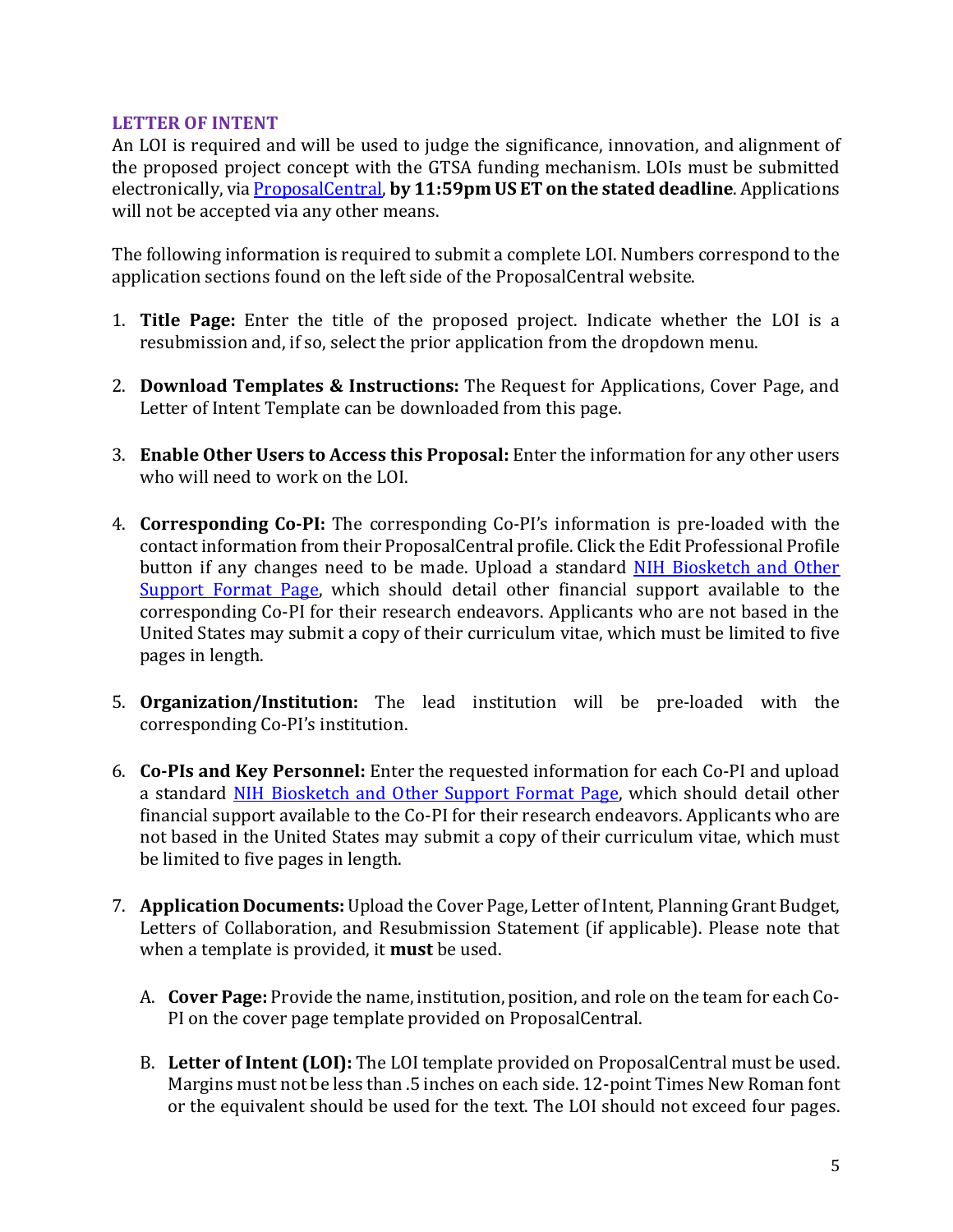The information listed below must be included in the indicated order. Section word limits are offered as suggestions only.

- i. **Brief background**: Provide a succinct contextual framework for the proposed project. (100 words)
- ii. **Objective:** State the overall research question and aim of the proposed project. (75 words)
- iii. **Innovation:** What novel questions, approaches, or areas does the team plan to explore? (250 words)
- iv. **Research plan:** Outline the research approaches anticipated to be pursued by each core team member in addressing the team's overall question. (500 words for all Co-PIs)
- v. **Team attributes:** How will team members work together, that is, what is the general collaboration plan? How will the team's activities be integrated? What synergies does the team plan to realize? Explain how the research efforts described in the research plan will be interlaced to create a truly integrated endeavor that is much greater than the sum of its parts. (300 words)
- vi. **Significance:** Briefly state the anticipated impact of the outcomes of the proposed project on improving lupus treatments and clinical care. (75 words)
- vii. **Resource assessment:** Provide an overview of the team's ability to carry out this project and outline the resources and expertise each team member will contribute. (200 words)
- viii. **Planning grant:** Describe the key activities to be undertaken during the fourmonth planning grant stage should the LOI be approved. Describe how the planning grant funds will be used to generate the full application and provide a corresponding itemized budget for the planning grant. (500 words)
- C. **Planning Grant Budget:** Applicants invited to submit a full application will receive a planning grant of up to US\$10,000 for the period between November 1, 2022, and February 28, 2023. The level of support will depend partially on the geographic distribution of the proposed team members and must be well-justified within the LOI. Indirect costs on the planning grant are not allowed. (Should not exceed one page.)
- D. **Letters of Collaboration:** Each Co-PI, except the corresponding Co-PI, must provide a letter confirming their willingness to be an active participant in the proposed project.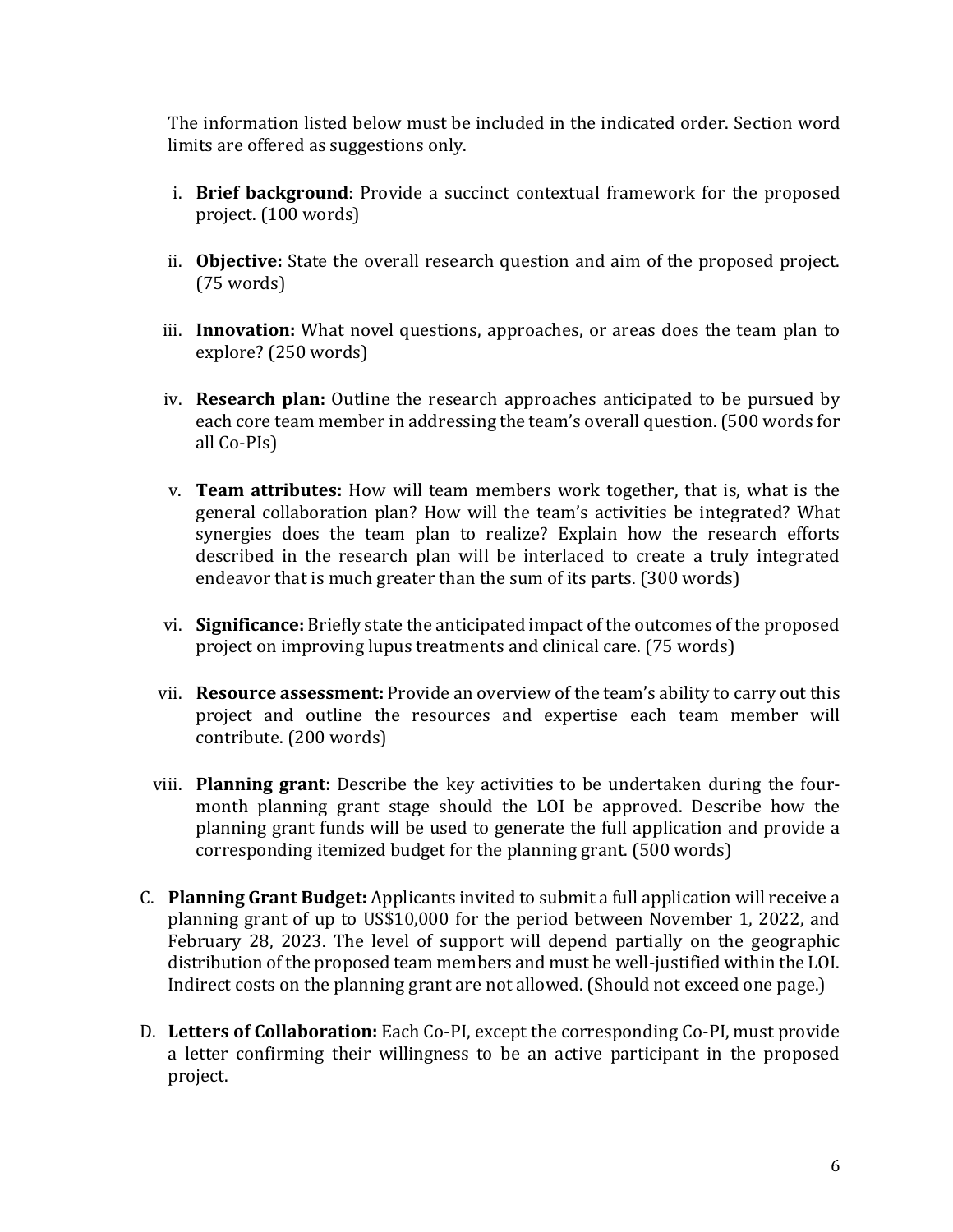- E. **Resubmission Statement (if applicable):** A half-page resubmission statement (up to 300 words) must be provided for all resubmissions. The statement should highlight any major changes. If substantial changes are made to the original LOI or if this is an entirely different or new project, the LOI should be submitted as a new submission.
- 8. **PI Data Sheet:** Please verify the corresponding Co-PI's gender, race, and ethnicity. This information will not be used in any way during the selection process.
- 9. **Validate:** Click the "Validate" button to check for any missing required information or attachments.
- 10. **Sign:** Click the "Sign" button to electronically sign the LOI. By signing, the corresponding co-PI certifies that the information contained in the LOI is true, complete, and accurate to the best of their knowledge and agrees to facilitate the availability of data and materials by executing a Data Sharing Plan based on the 2020 NIH Policy for Data Management and [Sharing](https://grants.nih.gov/grants/guide/notice-files/NOT-OD-21-013.html) should the proposed project be funded by the LRA.
- 11. **Submit:** After successfully passing the validate check, click the "Submit" button. An email will be sent confirming submission.

# Restriction on number of LOIs

Only one LOI will be accepted per corresponding Co-PI in a grant cycle. The corresponding Co-PI may not participate on any other GTSA. However, other Co-PIs may do so if the projects they are involved with are non-overlapping and a compelling justification for multiple participation has been provided.

# **FULL APPLICATION**

Full applications may be submitted only by applicants whose LOIs have been approved to advance to the next stage of the review process.

Approval of the LOI will trigger the release of a four-month planning grant from the LRA to be used for the sole purpose of developing a well-coordinated and synergistic GTSA application. The planning grant will provide up to US\$10,000, which must be used between November 1, 2022, and February 28, 2023. During this period, the team must develop a detailed plan of the proposed research activities for the three-year grant term.

Detailed instructions for completing the full application will be provided after LOI approval. In brief, the following sections will be included in the research plan: 1) Goals of the project; 2) Interdisciplinary aspects; 3) Relevance and significance; 4) State of the art of the field relevant to the project; 5) Research approach; 6) Description of the collaborative and synergistic aspects of the Team; 7) Project implementation and coordination; 8) Risk management; 9) Milestones and corresponding timeline.

Applications should be submitted via ProposalCentral by 11:59pm ET on the stated deadline. Please log on to the site for detailed instructions. The full application site will be accessible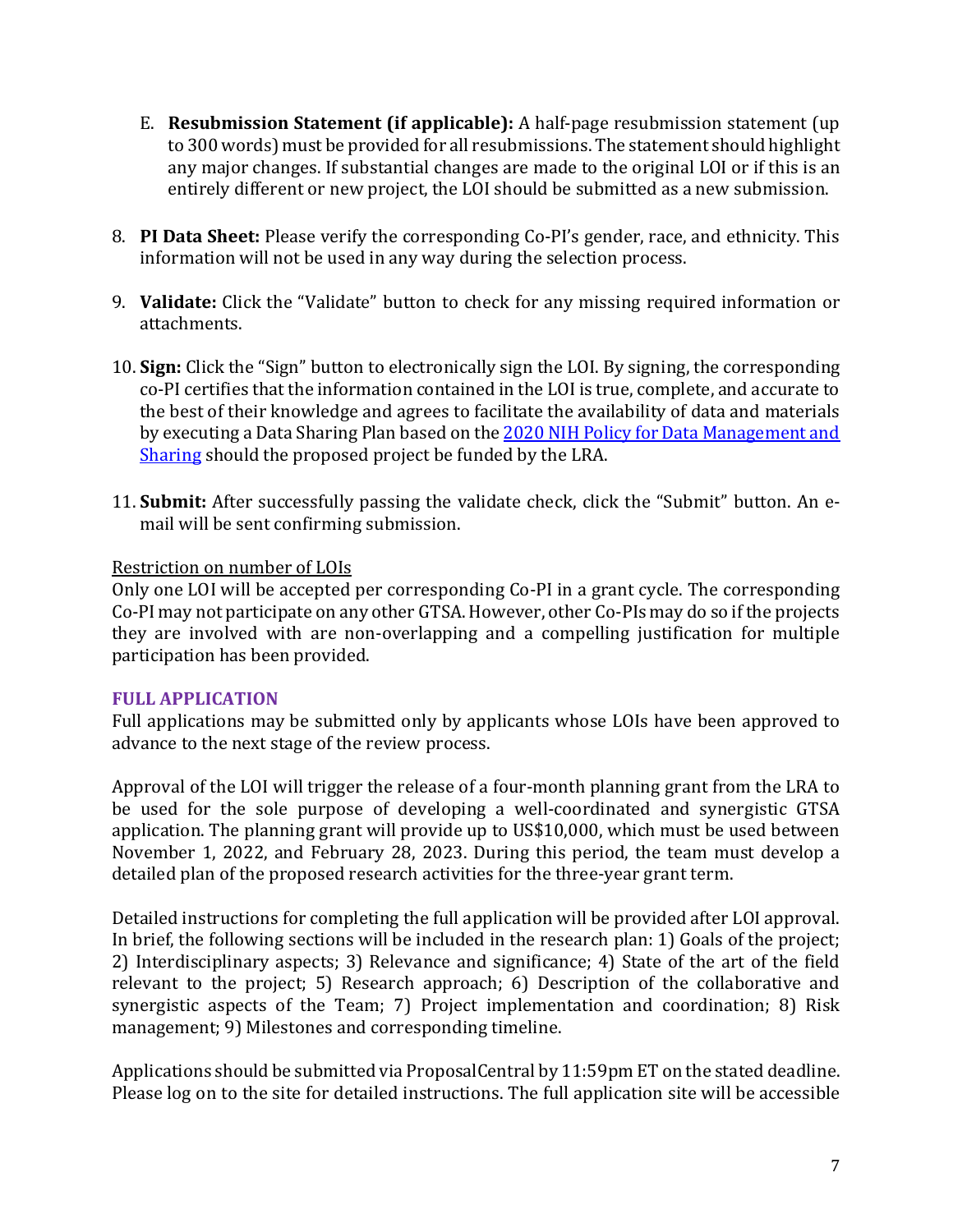only to applicants with approved LOIs.

Resubmission information

Applicants resubmitting full applications that were not funded in the last two award cycles must include a one-page resubmission statement highlighting the planned overall modifications to address the concerns of the original reviewpanel. A copy of the summary statement must be included in the appendix of the resubmission. If you have not received a statement, please contact the LRA research staff.

If major changes are made to the original application or if this is an entirely different or new project, the application should **not** be submitted as a resubmission.

# <span id="page-7-0"></span>**REVIEW CRITERIA**

The scientific review committee will consider each of the following criteria in assigning the application's overall score, weighting them as appropriate for each application.

LOI Review

- Alignment of the concept proposal with the objectives and scope of the GTSA and the LRA's strategic research priorities
- Potential of the proposed collaborative team: Do the Co-PIs have a demonstrated track record of innovation and of shifting scientific paradigms and breaking open new areas of research? Do the Co-PIs have a history of creating and maintaining meaningful scientific collaborations with investigators in other disciplines or within the same discipline? Please note that prior collaborations among the proposed team members are not required. Do the core team members complement each other's expertise? Does the proposed team create a unique research environment that can serve as a catalyst for scientific breakthroughs in lupus? Does the team have compelling preliminary collaboration and integration plans? Please note that the planning grant will enable the full development of these components.
- Novelty of the proposed research: Does the project employ novel concepts, approaches, or methods? Are the aims original and innovative? Does the project challenge existing paradigms or develop new methodologies?
- Potential impact of the overall effort on lupus treatments or care
- Environment: Does the proposed project take advantage of unique features of the scientific environments at each site? Is there evidence of institutional support?

# Full Application Review

- Assessment of the proposed research approach
- Evaluation of the interdisciplinary character of the team in relation to the proposed project and the added value of the collaboration
- Assessment of the proposal's innovation
- Potential for research breakthroughs in lupus
- Assessment of the implementation and coordination aspects of the proposal
- Alignment with LRA's strategic priorities
- Review of Data Sharing Plan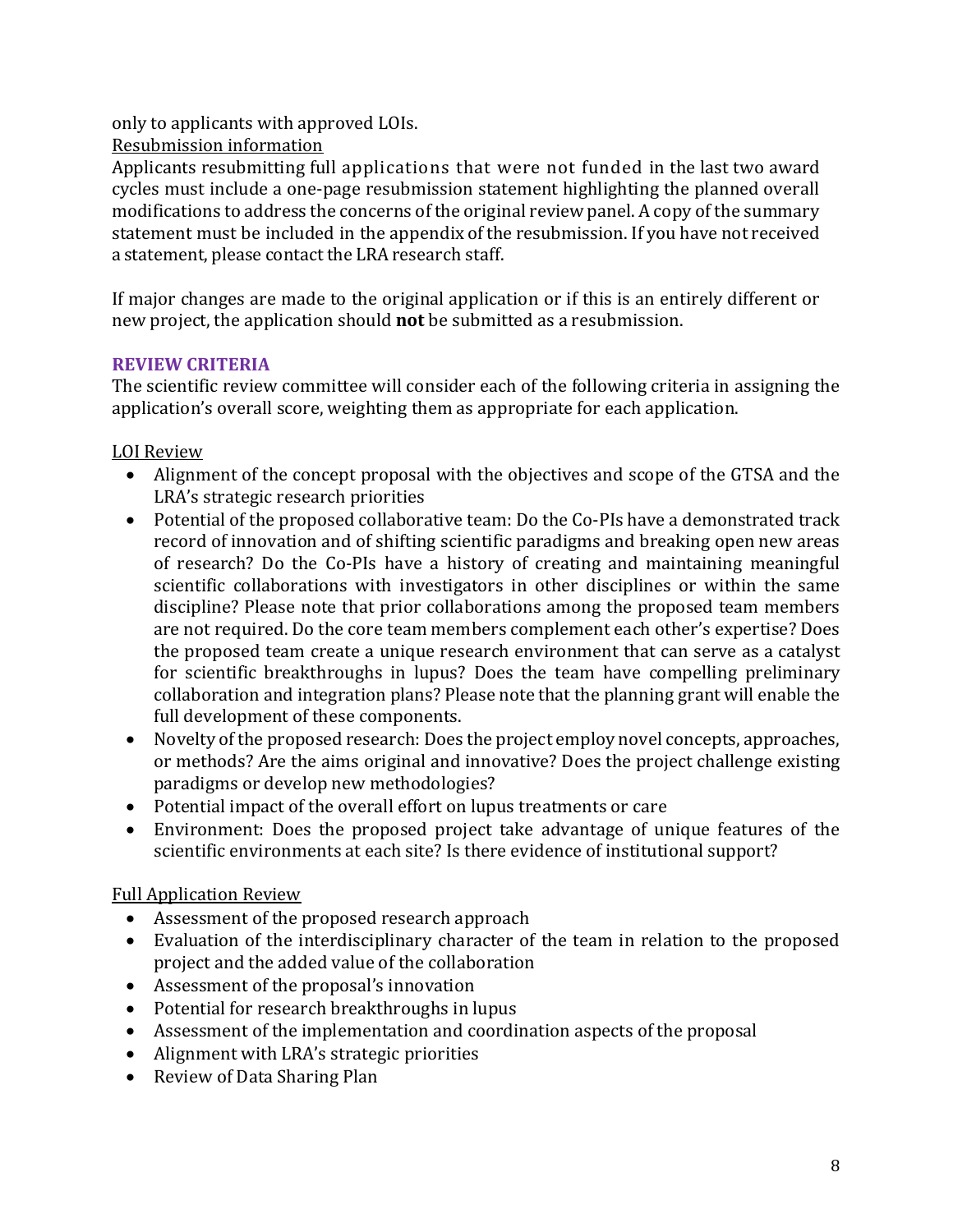### **Review Process**

GTSA applications are reviewed by a scientific committee specifically empaneled by the LRA for this grant mechanism. This expert panel makes funding recommendations to the Scientific Advisory Board and the Research Committee of the Board. The Board of Directors of the LRA makes the final funding decisions.

### **Review Feedback**

For applicants invited to submit full proposals, a summary statement containing the reviewers' critiques will be provided within three months of the review date. Applications not recommended to advance to the full proposal stage will not receive written critiques. LRA does not provide scores or application rankings to applicants.

### <span id="page-8-0"></span>**AWARD TERMS AND CONDITIONS**

#### Planning Grant

The purpose of the planning grant is to facilitate the interactions between prospective team members necessary for the preparation of a highly coordinated and synergistic proposal.

Applicants invited to submit a full application will receive a planning grant for up to US\$10,000 for the period between November 1, 2022, and February 28, 2023. The level of support will depend in part on the geographic distribution of the proposed team members and must be well justified in the LOI. Indirect costs on the planning grant are **not** allowed. **Any unused planning grant funds in excess of \$500 must be returned to the LRA by September 30, 2023**.

### Global Team Science Award

The GTSA will be supported for up to US\$1,000,000 per year for up to three years. Indirect costs must not exceed 10% of the total budget (excluding equipment) and must be included within the \$1,000,000 annual budget cap. The Co-PIs, including the corresponding Co-PI, must devote a minimum of 5% effort on this award. Equipment purchase is discouraged unless indispensable for the conduct of the project. If so, a compelling justification must be included within the grant application, and the equipment purchase, if approved, needs to occur during the first year of the award. The LRA will provide all award funds to the corresponding Co-PI's institution, which will be responsible for distributing the monies to the other Co-PIs' institutions according to the LRA-approved budget.

The formal start of the three-year program must follow a two-month start-up period intended to complete all administrative and research preparatory tasks required to initiate fully the research activities of the team. These should include but are not limited to the execution of subcontracts, acquisition of institutional resources at the sites, finalization of common protocols, establishment of a common data sharing platform, finalization of operating processes for the team, etc. The start-up phase will culminate in an LRA site visit to ensure that the team is well poised to launch the research effort. The successful completion of these preparatory activities, as determined during the site visit, will trigger the standard award payments. Funds for the start-up phase must be budgeted within the overall \$3 million grant budget.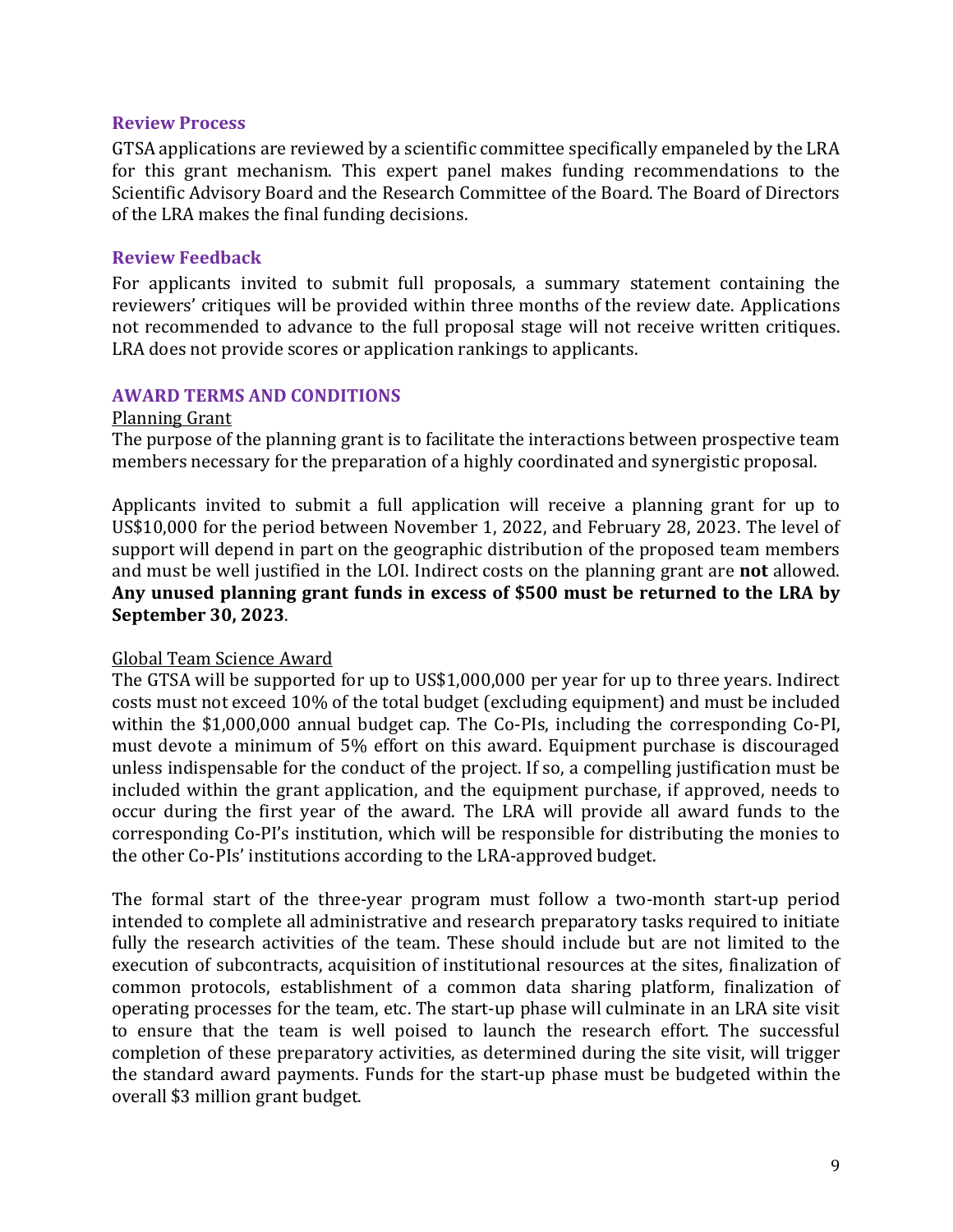Continued funding beyond the first year of the grant is contingent on demonstrating research progress and on meeting the pre-established project milestones. Progress reports are required at the end of each year and are reviewed by LRA staff and external scientific advisors. In addition, site visits will be conducted at the end of year one and year two of the grant as well as at the end of the start-up phase as noted above.

The LRA is committed to the publication and dissemination of all information and materials developed using the organization's resources. All recipients of LRA awards must agree to this principle and must take steps to facilitate availability of data and materials as similarly required by NIH. A data sharing plan describing how data generated from the project will be managed and shared must be part of the full application submission. LRA funding must be acknowledged in all publications and presentations of the supported research.

Forming partnerships with the grant recipients is one of the cornerstones of the LRA's funding philosophy. Towards this end, awardees are required to attend the LRA annual scientific conference, Forum for Discovery, and share the concepts and progress of their research. Travel funds, provided by the grant award, should be used to attend this meeting.

### <span id="page-9-0"></span>**INQUIRIES**

**Scientific:** Hoang Nguyen, PhD Senior Scientific Program Manager Lupus Research Alliance [hnguyen@lupusresearch.org](mailto:hnguyen@lupusresearch.org) 646-884-6059

### **Administrative:**

Diomaris Gonzalez Director, Grant Programs Lupus Research Alliance [dgonzalez@lupusresearch.org](mailto:dgonzalez@lupusresearch.org) 646-884-6056

# **ProposalCentral:**

For assistance with the electronic grant application process, please contact ProposalCentral at [pcsupport@altum.com](mailto:pcsupport@altum.com) or 800-875-2562, extension 227.